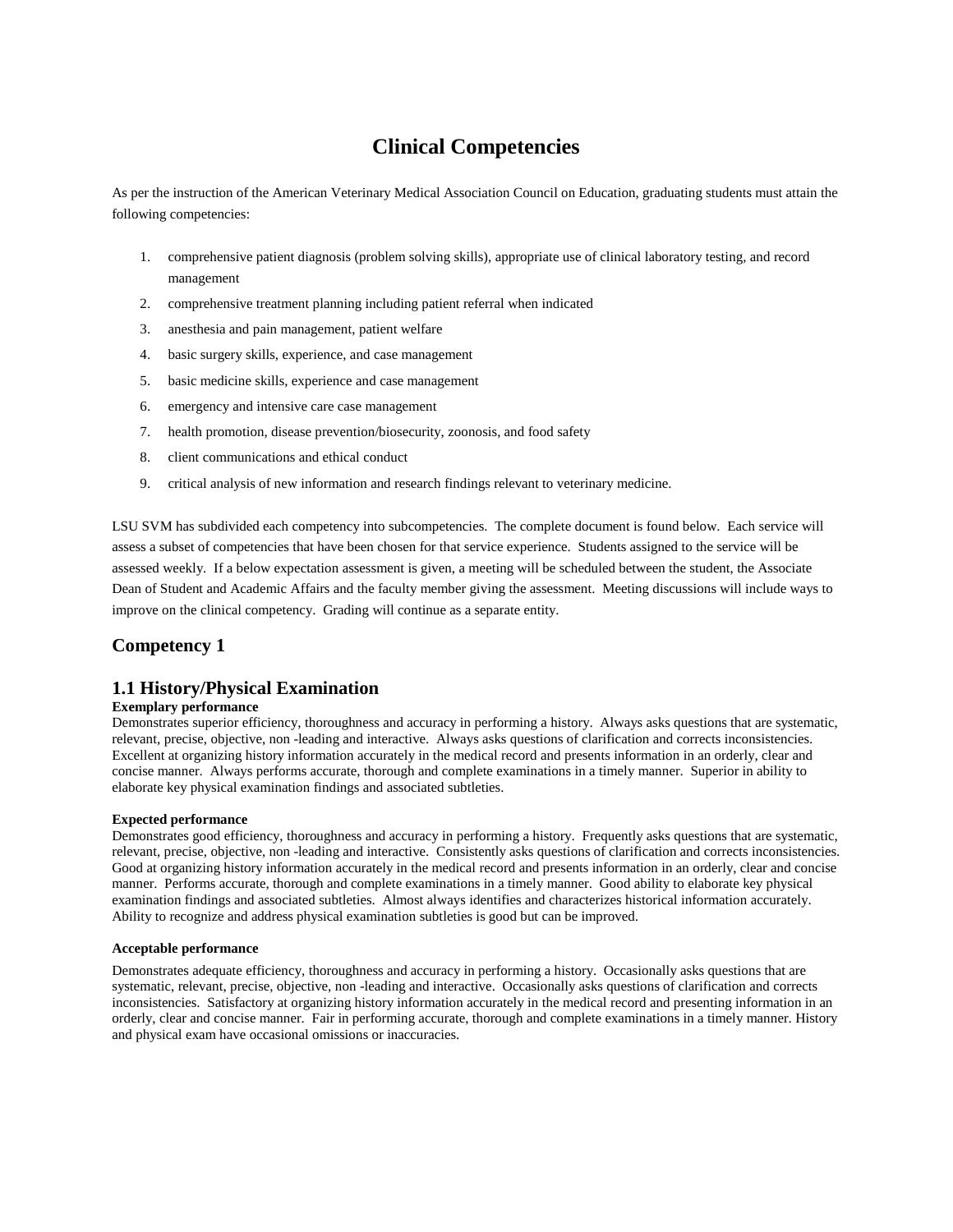## **Below expectation**

Unable to perform accurate and complete histories without frequent omissions. Poor at asking relevant, precise, objective, non leading and interactive questions. Cannot appreciate, clarify or correct inconsistencies. Examinations incomplete or inaccurate or findings misinterpreted.

# **1.2 Patient Assessment/Clinical Thinking Skills**

### **Exemplary performance**

Accurately identifies all patient problems. Appropriate diagnostic and therapeutic plans are always suggested. Diagnostic test results are promptly obtained and correctly assessed independently of instructor. Displays outstanding ability to integrate relevant information to make sound clinical judgments. Always formulates a complete problem list, accurately prioritizes problems and develops a complete an accurate differential diagnosis list.

### **Expected performance**

Correctly identifies and assesses most of patient's problems. Appropriate diagnostic and therapeutic plans are usually presented. Obtains and assesses most diagnostic test results independently of instructor. Displays good ability to integrate relevant information to make sound clinical judgments. Consistently formulates a complete problem lists, accurately prioritizes problems and develops a fundamentally sound but not always a complete differential diagnosis list.

### **Acceptable performance**

Problem identification, patient assessments, and/or diagnostic / therapeutic plans are only occasionally inaccurate or require assistance. Occasionally fails to obtain and properly interpret test results. Displays satisfactory ability to integrate relevant information to make sound clinical judgments. Only occasional difficulties are noted in the formulation of problem lists, prioritization of the listed problems and development of differential diagnoses.

### **Below expectation**

Problem identification, patient assessments, and/or diagnostic / therapeutic plans are usually inaccurate or incomplete. Consistently fails to obtain and properly interpret test results. Displays unsatisfactory ability to integrate relevant information to make sound clinical judgments. Often formulates an incomplete problem list, inaccurate prioritization of problems and inappropriate differential diagnoses.

# **1.3 Knowledge Base/Basic Pathophysiology**

# **Exemplary performance**

Displays superior knowledge (pathophysiology, therapeutics, medicine, surgery, etc) on own cases, as well as cases of others. Excels at demonstrating technical knowledge specific to the rotation and the application of clinical skills. Has a strong understanding of what he/she knows and does not know. Shows exceptional logic and knowledge in interpretation of histories, case reports, discussion with faculty and always links observations from assessments to plans/discharge summaries.

#### **Expected performance**

Displays good knowledge and understanding of a variety of common primary, secondary and tertiary medical and/or surgical problems. Good at demonstrating technical knowledge specific to the rotation and the application of clinical skills. Has an accurate understanding of what he/she knows and does not know. Shows appropriate logic and knowledge in interpretation of histories, case reports, discussion with faculty and links observations from assessments to plans/discharge summaries.

### **Acceptable performance**

Satisfactory knowledge base in most subject areas. Demonstration of adequate technical knowledge specific to the rotation and the application of clinical skills. Has a satisfactory understanding of what he/she knows and does not know. In most cases shows fair logic and knowledge in interpretation of histories, case reports, discussion with faculty and usually links observations from assessments to plans/discharge summaries.

### **Below expectation**

Knowledge base is poor and inconsistent. Demonstration of inadequate technical knowledge specific to the rotation and the application of clinical skills. Has a poor understanding of what he/she knows and does not know. In most cases, does not show adequate logic and knowledge in interpretation of histories, case reports, discussion with faculty and incapable of correlating observations from assessments to plans/discharge summaries.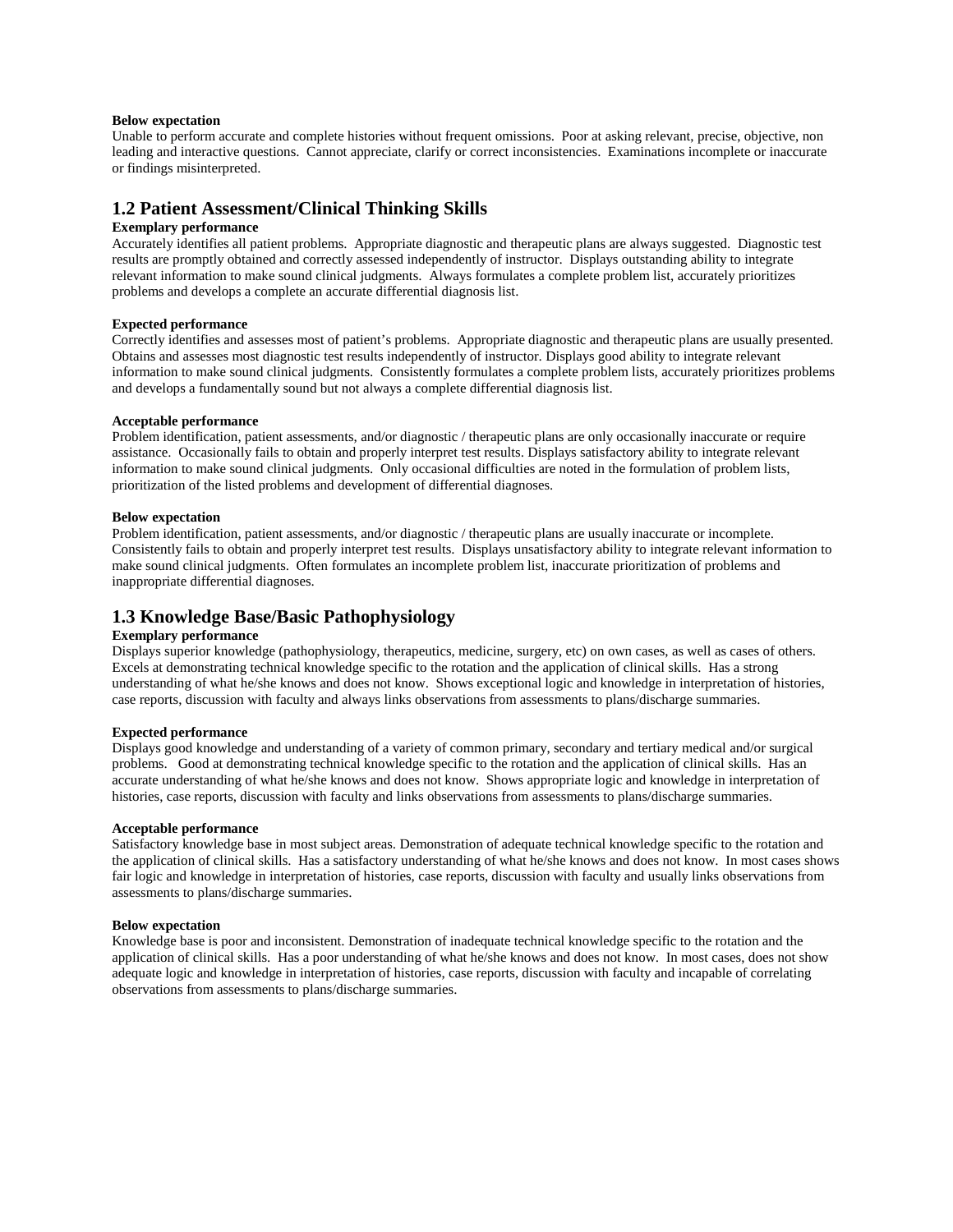# **1.4 Diagnostic Skills/Clinical Laboratory Assessment**

# **Exemplary performance**

Has excellent understanding of diagnostic tests and protocols; excellent understanding of the strengths and limitations of the diagnostic test, can choose appropriate diagnostic tests and knows available options; all diagnostic tests scheduled as needed; patients always prepared and ready on time. Excellent ability to assess clinical laboratory data independently.

# **Expected performance**

Has good understanding of diagnostic tests and protocols; good understanding of the strengths and limitations of the diagnostic test, can usually choose appropriate diagnostic tests; diagnostic tests scheduled as needed; patients usually prepared and ready on time. Good ability to assess clinical laboratory data independently, minimal input needed from clinician.

# **Acceptable performance**

Has fair understanding of diagnostic tests and protocols; fair understanding of the strengths and limitations of the diagnostic test, sometimes has difficulty choosing appropriate diagnostic tests; diagnostic tests scheduled with prompting; sometimes needs prompting to have patients prepared and ready on time. Satisfactory ability to assess clinical laboratory data, some input needed from clinician.

### **Below expectation**

Has poor understanding of diagnostic tests and protocols; poor understanding of the strengths and limitations of the diagnostic test, cannot usually choose appropriate diagnostic tests; diagnostic tests often not schedule; patients usually not prepared and ready on time. Cannot assess clinical laboratory data, explanation from clinician almost always needed for comprehension.

# **1.5 Participation in Patient Discussions**

# **Exemplary performance**

Actively participates in discussion of own cases and others' cases. Evidence of a large amount of additional reading to support and improve knowledge of all cases. Accurately interprets and weighs conflicting information. Case information presented accurately and concisely. Listens and shows respect for others during rounds.

### **Expected performance**

Case discussion participation indicates a good amount of additional reading to support and improve knowledge of own cases and most others' cases. Accurately responds to ambiguities on most occasions. Presents cases in an organized and understandable manner. Listens and shows respect for others during rounds.

## **Acceptable performance**

Participates in case discussion when prompted. Most responses are accurate. Evidence of some reading to support and improve knowledge of their own case, but little reading on others' cases. Case presentations are generally accurate, but unorganized. Listens and shows respect for others during rounds, with only occasional inattentiveness.

### **Below expectation**

No participation or poor participation suggestive of minimal preparation / outside reading. Can't or won't answer direct questions accurately. Answers if given are often confusing or inaccurate. Is inattentive when others are presenting and sometimes rude and disrespectful.

# **1.6 Medical Records**

# **Exemplary performance**

Problem oriented medical records and/or procedural reports are concise, accurate and always completed on time. Reports are easy to read and provide clear case documentation. Adept at using the current system to enter medical records. Puts great effort into clear communication and documentation in the medical records. Medical records are always returned to medical records in a timely fashion.

## **Expected performance**

Problem oriented medical records and/or procedural reports require little correcting to be completely concise and accurate. Written documentation is usually completed in a timely fashion. Reports are easy to read and provide clear case documentation but may sometimes lack complete detail. Can use the current system to enter medical records. Good effort shown in clear communication and documentation in the medical records. Medical records are consistently returned to medical records in a timely fashion.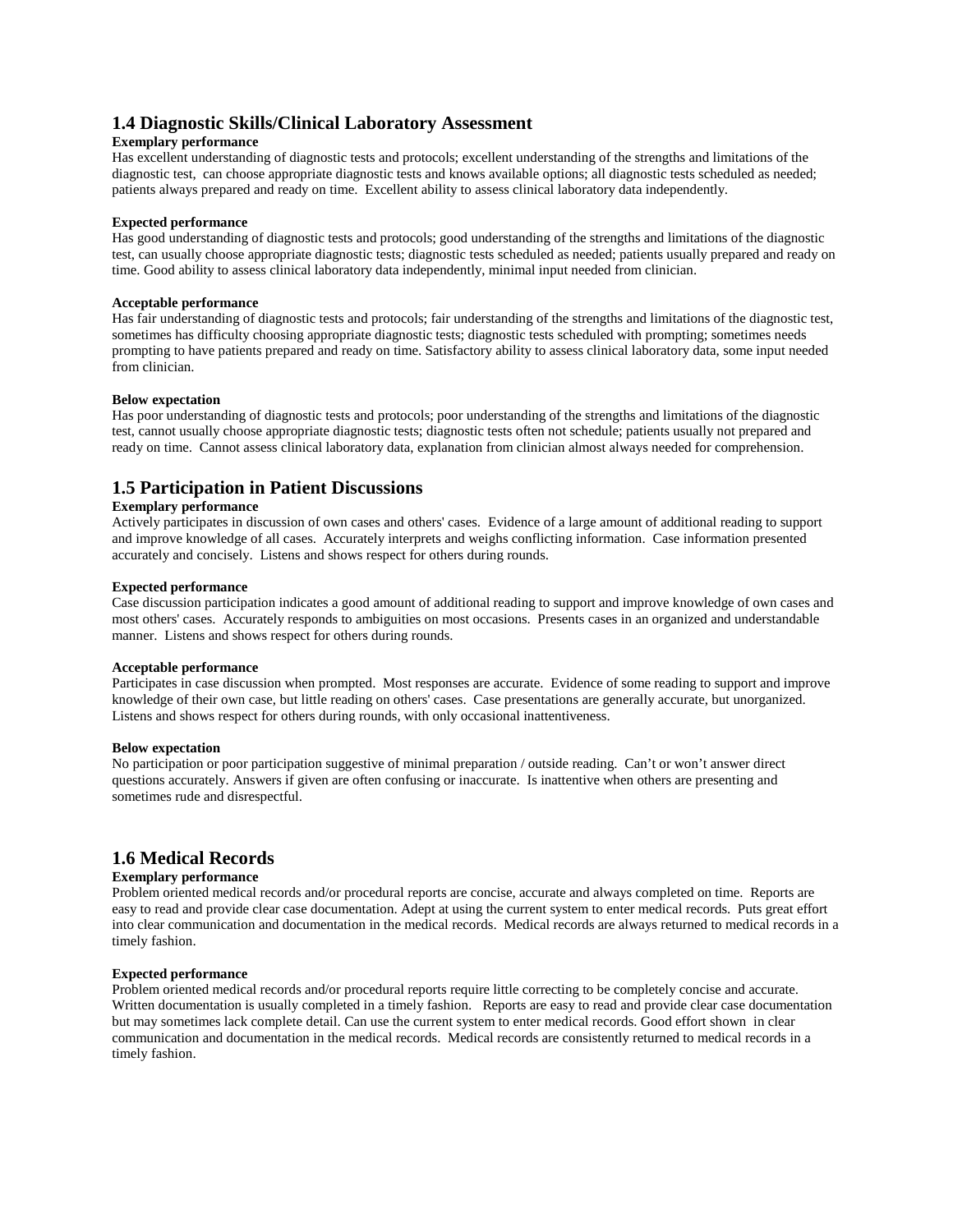# **Acceptable performance**

Problem oriented medical records and/or procedural reports require some correcting to be completely concise and accurate. Written documentation is completed in a timely fashion in most cases. Reports with some correction are easy to read and provide clear case documentation but may sometimes lack complete detail. With input, can use the current system to enter medical records. Satisfactory effort shown in clear communication and documentation in the medical records. Medical records are usually returned to medical records in a timely fashion.

### **Below expectation**

Problem oriented medical records and/or procedural reports have many inconsistencies and inaccuracies. Much correction is needed for these records/reports to be acceptable. Written documentation is not completed in a timely fashion. Reports are often not easy to read and do not provide clear case documentation and detail. There is consistent trouble with use of the current system to enter medical records with minimal effort in clear communication and documentation in the medical records. Medical records are often lost or not returned to medical records in a timely fashion.

# **Competency 2**

# **2.1 Treatment planning**

### **Exemplary Performance**

Student devises comprehensive treatment plan accurately utilizing the complete problem list without input from instructors. Provides superior explanation and rationale for the treatment plan and explains the treatment plan in the context of a specific patient. Has thorough understanding of available treatment options and alternatives to the proposed plan. Is aware of all common potential complications arising from institution of this plan and how these complications might be addressed.

### **Expected Performance**

Student devises a reasonable treatment plan accurately utilizing the complete problem list with minimal input from instructors. Provides reasonable explanation and rationale for the proposed treatment plan and explains the treatment plan in the context of a specific patient. Has a good understanding of available treatment options and alternatives to the proposed plan. Is aware of critical potential complications arising from proposed treatment plan and how these complications might be addressed.

#### **Acceptable Performance**

Student devises a reasonable treatment plan most often with input from instructors. Occasionally proposes treatments that may not be appropriate for the individual patient. Provides explanation for the proposed treatment plan but understanding of rationale behind plan is frequently incomplete. There may exist an occasional inability to prioritize or delineate all aspects of the underlying condition and treatment plan instituted from conditions or treatments that are not directly applicable to that particular patient or situation. Has an acceptable understanding of available treatment options and alternatives to the proposed plan but is occasionally unaware of all options. Is aware of critical potential complications arising from proposed treatment plan but may not always be aware of how these complications are addressed.

### **Below Expectation**

Student is frequently unable to devise a reasonable treatment plan even with input from instructors. Frequently proposes treatments which are inappropriate for the individual patient. Has difficulty providing explanation for the proposed treatment plan and rationale is often inaccurate, faulty or incomplete. Treatment plans are most often based on a very superficial and general knowledge of a condition and not necessarily directly applicable to the particular patient. Does not have an acceptable understanding of treatment options and alternatives to the proposed plan. Is not aware of potential complications arising from proposed treatment plan or how the complications are addressed.

### **2.2 Understanding Therapeutic Modalities and Availability** *(would include knowledge of referral services available)*

### **Exemplary Performance**

Student has a thorough understanding of the treatment options available for a particular case. Recognizes the scope of options and the need for advanced treatment modalities when appropriate. Always recognizes that treatment options are not available in all locations (primary care facilities) and discusses the need for referral to a secondary or tertiary care facility when appropriate.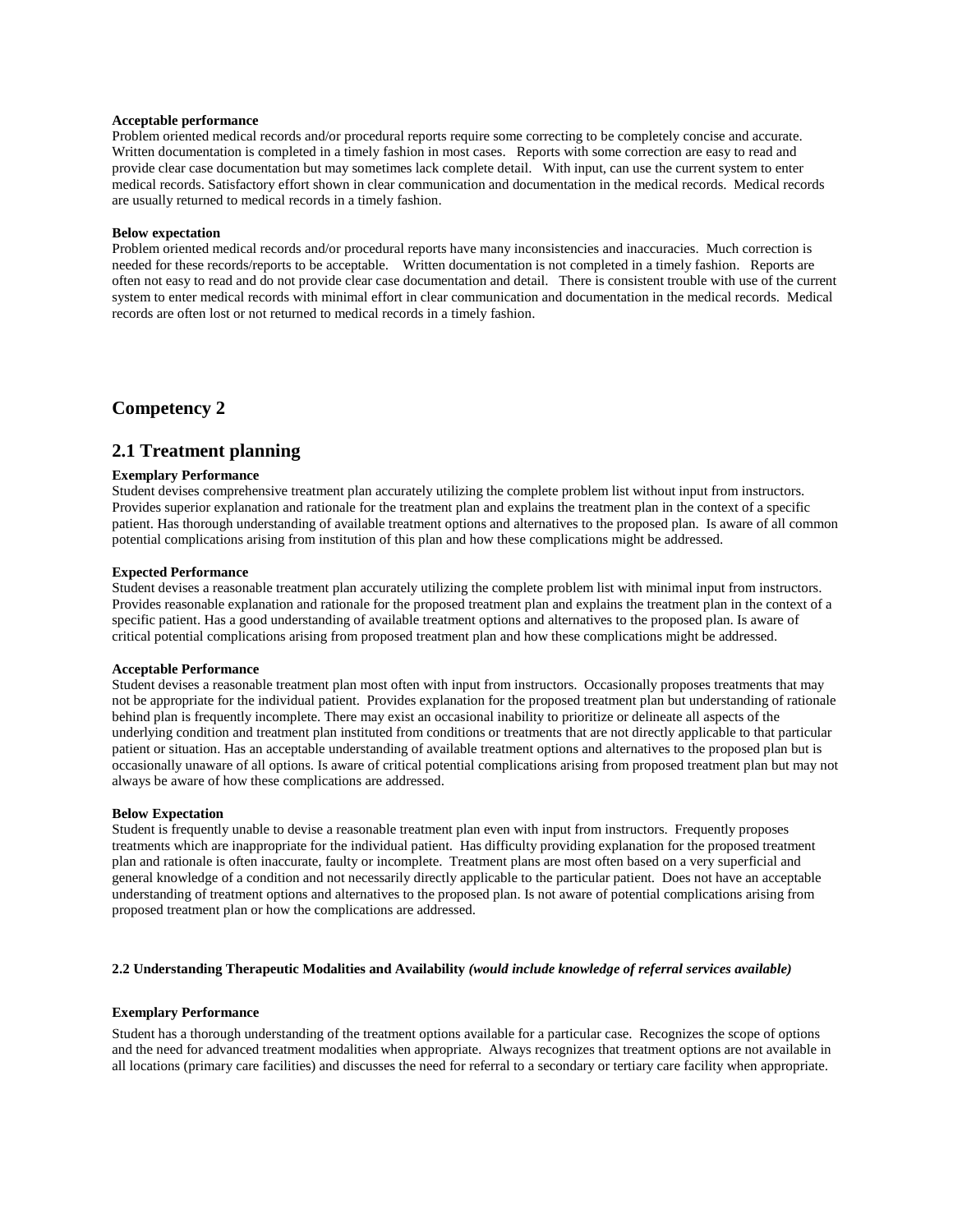### **Expected Performance**

Student recognizes and has a good general knowledge of most treatment options available for a particular case without assistance from instructors. Recognizes most advanced treatment options and that all options are not available in primary care facilities. Usually recognizes the need for referral if the case were presented to a primary care facility.

### **Acceptable Performance**

Student recognizes most treatment options available for a particular case with assistance from instructors. Inconsistently recognizes advanced treatment options and the need for referral from a primary care facility.

### **Below Expectations**

Student does not recognize significant treatment options available for a particular case nor can critically assess the reasoning used in prior treatment selection. Current treatment plans do not meet an acceptable standard of care. The need for referral when appropriate is not recognized.

# **Competency 3**

# **3.1 Anesthesia/Patient Status and Response/Plan**

### **Exemplary Performance**

Superior patient assessment skills in preparation for, during and following anesthesia. Diagnostic test results are promptly obtained and patient and test results are correctly assessed independently of instructor. Appropriate anesthetic plans including drugs and correct dosages are always suggested independent of instructor. Thoroughly evaluates the changing needs and status of the anesthetized patient including subtleties. Always identifies changes and complications and develops an appropriate and timely plan to address each. Completes all required responsibilities including emergency duty in a timely, efficient manner without provocation. Has thorough understanding of anesthetic drugs, basic pharmacology, physiology, side effects and anesthetic equipment set up and use. Able to chose drugs, calculate dosages, and set up necessary equipment appropriate for each patient without help or prompting from instructors.

### **Expected Performance**

Correctly identifies and is able to accurately assess most patient problems before and during anesthesia. Diagnostic test results are obtained and evaluated in a reasonable time and with reasonable accuracy and minimal instructor input. Appropriate anesthetic plans including drugs and correct dosages are usually presented with minimal help from instructors. Recognizes major changes in patient status and often makes appropriate recommendations with minimal prompting required. Identifies the most common potential complications and is able to formulate an appropriate plan to address each. Completes all required responsibilities including emergency duty with minimal prompting. Has basic understanding of anesthetic drugs, pharmacology, physiology, side effects and anesthetic equipment set up and use. Able to choose drugs, calculate dosages, and set up necessary equipment appropriate for each patient with minor help and prompting from instructors.

#### **Acceptable Performance**

Identification and assessment of patient needs are occasionally inaccurate or require assistance. Acceptable ability to recognize major changes in patient needs or status and can formulate an appropriate recommendation with some help needed from others. Appropriate anesthetic plans including drugs and correct dosages are suggested with help from instructors. Has satisfactory ability to recognize potential complications before and during anesthesia, but needs guidance when formulating an appropriate plan to address complications. Completes all required care including emergency duty, but sometimes needs prompting. Has some understanding of anesthetic drugs, pharmacology, physiology, side effects and anesthetic equipment set up and use, but lacks knowledge necessary to be proficient without occasional help from an anesthetist. Able to choose drugs, calculate dosages, and set up necessary equipment appropriate for each patient with significant help and prompting from instructors.

### **Below Expectation**

Student is unable to identify and assess the needs and status of an anesthesia patient. Cannot choose an appropriate anesthetic plan, including anesthetic drugs and dosages without significant help from others. Oblivious to the severity of the situation and unable to detect changes in anesthetized patients. Ability to recognize potential complications or formulate a plan is poor. Consistently does not complete required responsibilities including being late or not being available for scheduled emergency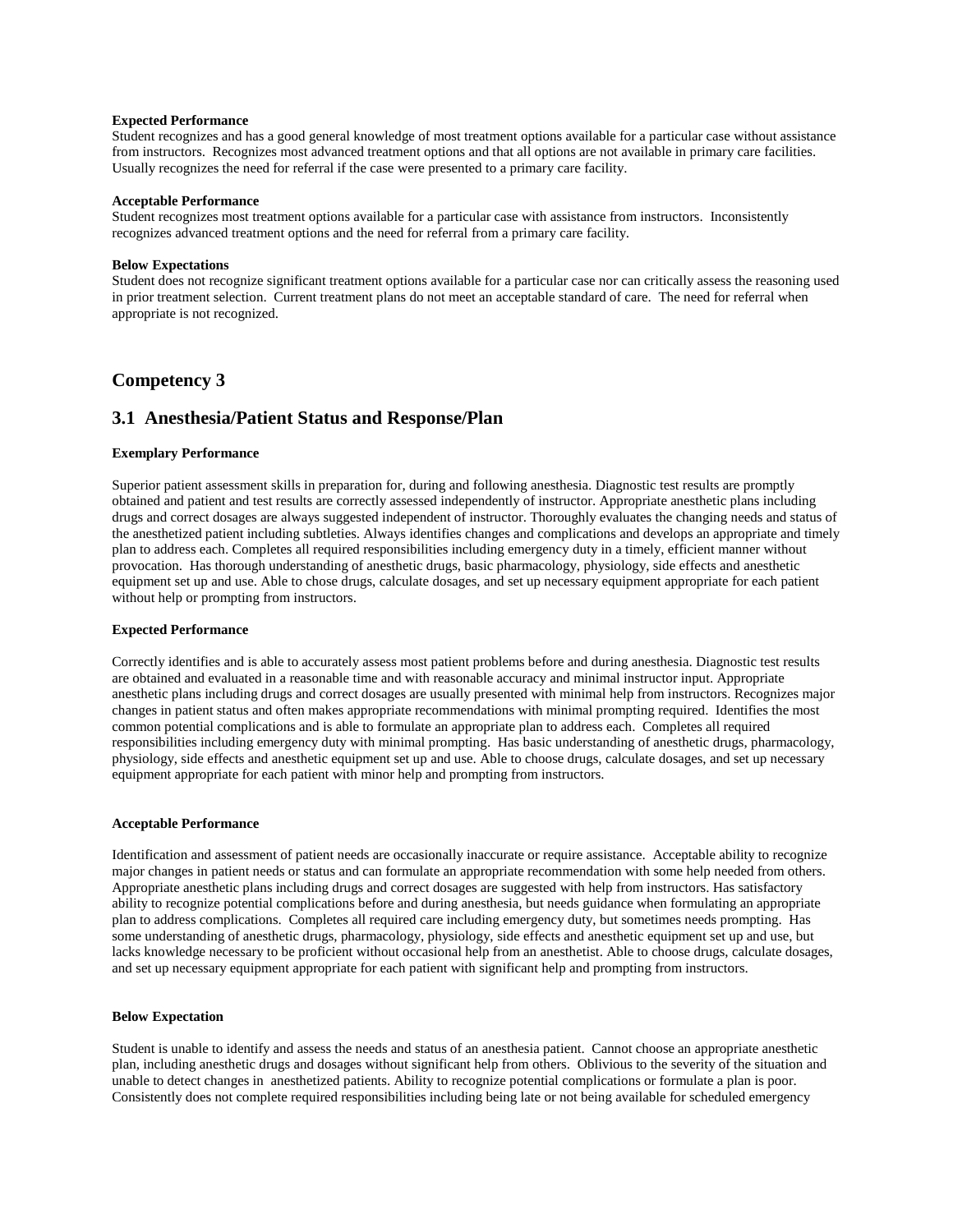duty. Lacks basic understanding of anesthetic drugs, pharmacology, physiology, side effects and anesthetic equipment set up and use. Lacks the basic knowledge and understanding necessary to safely and proficiently perform anesthesia without the direct supervision of an anesthetist.

# **3.2 Pain Management/ Patient Welfare/Empathy**

# **Exemplary Performance**

Student demonstrates superior patient assessment skills and empathy towards patient and client. Diagnostic test results are promptly obtained and patient and test results are correctly assessed independently of instructor. Appropriate patient care and pain management plans including drugs and correct dosages are tailored to the needs of individual patients and are always suggested independent of instructor help. Consistently and correctly identifies changes in patient pain and welfare, including subtle changes, and develops an appropriate plan to address them. Completes all required care and communication in a prompt, efficient and courteous manner without prompting. Has thorough understanding of pain management drugs and basic pharmacology. Shows significant concern for the welfare of patients and often volunteers to help others.

### **Expected Performance**

Correctly identifies and is able to accurately assess most patient problems. Diagnostic test results are obtained and evaluated in a reasonable time and with reasonable accuracy and some instructor input. Appropriate patient care and pain management plans including drugs and correct dosages are usually presented with only occasional guidance. Recognizes minor changes in patient status and pain level and makes appropriate recommendations with minimal prompting required. Completes all required care and communication with minimal prompting and in a timely manner. Has basic understanding of drugs and pharmacology. Overall is empathetic towards patient and client.

### **Acceptable Performance**

Identification and assessment of patient needs are only occasionally inaccurate or require assistance. Diagnostic test results are obtained and evaluated in a reasonable time but with some input from the instructor. Acceptable ability to recognize major changes in patient needs or status, minor changes may go unnoticed. Can formulate an appropriate pain management plan but will require some assistance from clinician. Completes all required care including emergency duty and communication, but sometimes needs encouragement to do so. Has basic understanding of pain medications and pharmacology, but complete understanding of these concepts requires some instructor input. Shows reasonable empathy for patient and client, but does not go "above and beyond" for the patient's welfare.

### **Below Expectation**

Unable to identify and assess the needs and status of a patient. Cannot choose an appropriate test or therapy, including pain management drugs and dosages without significant help from others. Oblivious to the severity of the disease process and unable to detect changes in the status or needs of the patient. Consistently does not complete required care including being late or not being available for scheduled emergency duty and treatments and not communicating effectively. Patient care is poor and not completed in an efficient and timely manner. Lacks basic understanding of pain medications and pharmacology as well as how this pertains to patient pain management protocols and overall patient welfare. Lacks knowledge necessary to be proficient without instructor's help and endangers patient's welfare and health with lack of basic knowledge and understanding. Shows little empathy towards client or patient.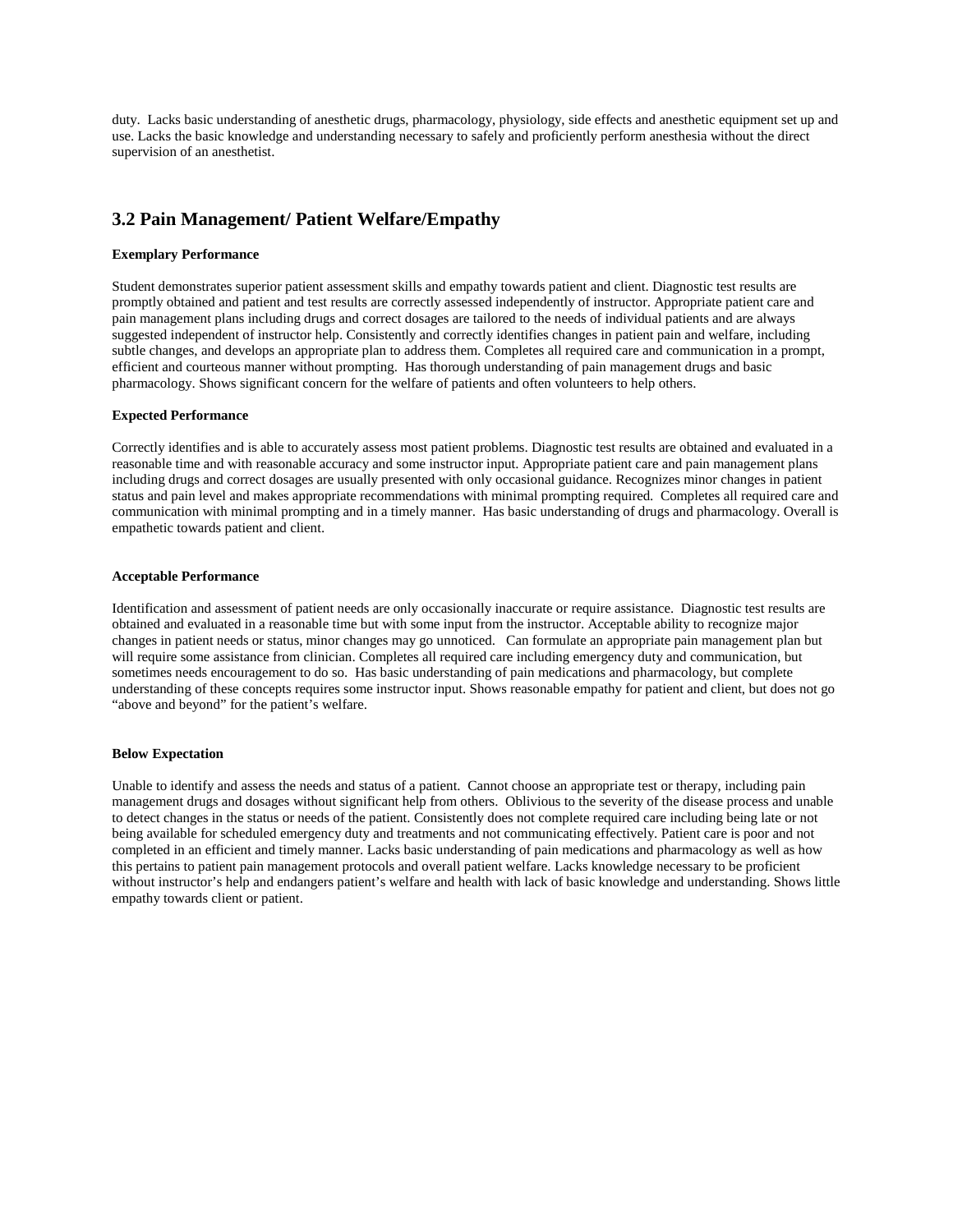# **Competency 4**

# **4.1 Basic Surgical Skills**

# **Exemplary performance**

Displays superior ability and dexterity in tissue handling, suturing and knot tying. Is able to assist the primary surgeon with little direction and is able to anticipate their needs. Has an exemplary knowledge of the procedure being performed (including likely complications, anatomy and alternatives).

# **Expected performance**

Able to perform basic suturing and knot tying techniques with above average skill. Has good tissue handling skills and is able to assist the primary surgeon under direction. Has a good knowledge of the procedure being performed (including likely complications and relevant anatomy)

### **Acceptable performance**

Able to perform basic suturing and knot tying with some assistance. Has fair tissue handling skills. Has a basic understanding of the procedure being performed (including likely complications and relevant anatomy).

# **Below expectation**

Unable to perform basic suturing and knot tying techniques without substantial assistance. Demonstrates poor tissue handling. Has an incomplete or poor understanding of the procedure being performed.

# **4.2 Surgical experience gained through rotation (improvement with time)**

# **Exemplary performance**

Marked improvement in knowledge base and technical skills over the course of the rotation. Willingly seeks out, accepts and integrates feedback. Demonstrates reading of texts as well as relevant journal articles to improve knowledge base.

### **Expected performance**

Demonstrates solid improvement in knowledge base and technical skills over the course of the rotation. Accepts and integrates feedback. Demonstrates reading of texts to improve knowledge base.

#### **Acceptable performance**

Demonstrates fair improvement in knowledge base and technical skills over the course of the rotation. Accepts but is inconsistent in integrating feedback. Makes an effort to improve knowledge base.

### **Below expectation**

Demonstrates an unwillingness to accept or integrate feedback. No improvement noted in surgical knowledge base or technical skills over the course of the rotation. No effort made to improve knowledge base.

# **4.3 Case management**

### **Exemplary Performance**

Has a superior knowledge of the surgical disease, procedure and likely complications. Consistently and methodically identifies and reports current and prior medical issues and shows attention to detail. Excels at creating a problem list with prioritized differential diagnoses while demonstrating a logical and complete progression throughout the body systems. Is able to formulate a plan for treatment without clinician input. Clinicians would feel extremely comfortable letting this person see cases by themselves. Internship potential.

### **Expected Performance**

Has a good knowledge of the surgical disease, procedure and likely complications. Regularly identifies current and past medical issues but could improve on identification of subtleties. Creates an appropriate differential list including common disease processes; needs some help with identification of uncommon differentials. Demonstrates a logical progression through body systems with few errors. Therapeutic plan is well put together with occasional lack of thought to individual patient needs. Clinicians feel that this person is qualified to see patients requiring minimal (indirect) supervision.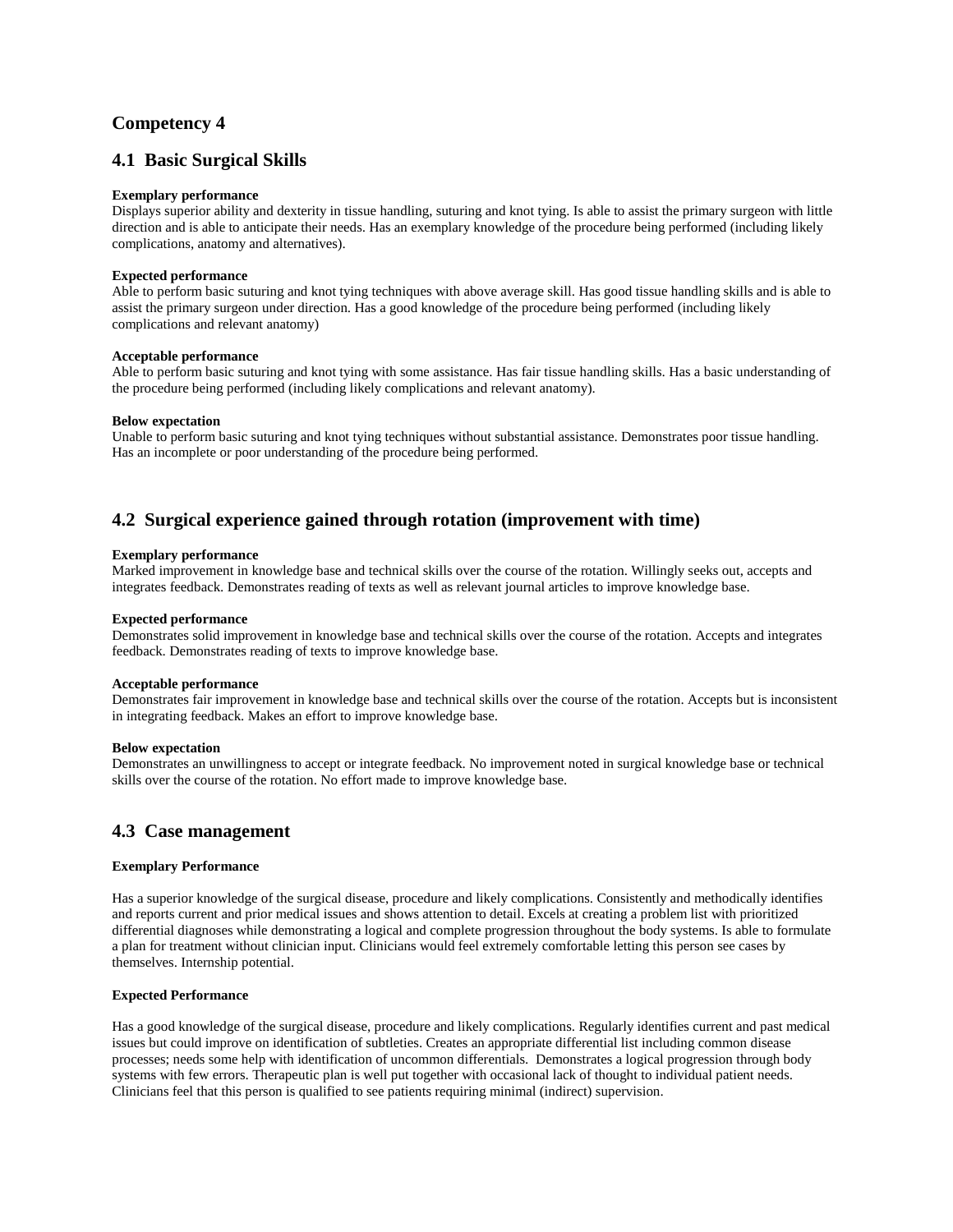### **Acceptable Performance**

Has an acceptable knowledge of the surgical disease, procedure, and likely complications. Identifies current and past medical issues in most cases with occasional inaccuracies or omissions noted. In most instances, recognizes common differentials with more help needed to realize uncommon disease processes. Progression through body systems is sometimes random and unorganized. Knows the most common therapy for a given process with help needed recognizing alternatives and individualization of a plan. Can see patients themselves with direct supervision needed but on track to requiring less supervision.

### **Below Expectation**

Demonstrates a poor knowledge of the surgical disease, procedure and likely complications. Lacks the ability to consistently identify current and past medical issues. Significant deficiencies developing a differential list with no thought given to body systems. Extreme difficulty choosing appropriate diagnostics and lack of understanding of their utility. Therapies recommended are often inappropriate. Not ready to practice. Significant improvement required.

# **Competency 5**

# **5.1 Basic Medical Skills and Case Management**

# **Exemplary Performance**

Consistently identifies current and past medical issues pertinent to patient care/visit through obtaining history and performance of physical examination. Excels at creating and prioritizing a differential list including common and uncommon disease processes based upon information available as well as demonstrating a logical and complete progression through body systems. Excellent ability to choose and interpret diagnostic tests methodically with concurrent comprehension of the utility of each test. Therapeutic plan is always accurate, well thought out, and formulated with attention given to individual patient/client needs. The individual would be considered extremely capable of independently seeing most cases admitted to the LSU-VTH with no to minimal guidance.

### **Expected Performance**

Regularly identifies current and past medical issues through the history and physical examination; can improve on identification of subtleties. Creates an appropriate differential list including common disease processes; needs some help with identification of uncommon differentials. Demonstrates a logical progression through body systems with few errors. Good ability to chose and interpret diagnostic tests methodically and in most cases understands the utility of each test. Therapeutic plan is well put together with occasional input from the clinician to demonstrate the need to consider individual patient/client needs. Generally considered to be qualified to see patients and requires minimal (direct or indirect) supervision.

#### **Acceptable Performance**

Acceptable identification of current and past medical issues through the history and physical examination in most cases with occasional inaccuracies or omissions noted. In most instances, recognizes common differentials with significant help needed to realize uncommon disease processes. Progression through body systems is sometimes random and unorganized. Acceptable ability to chose and interpret appropriate diagnostics with some thought given to the justification of each test. Knows the most common therapy for a given disease/disease process with help needed recognizing alternatives and individualization of a plan. Can see patients themselves with direct supervision needed but on track to requiring less supervision.

#### **Below Expectation**

Lacks the ability to identify current and past medical issues through the history and physical examination. Significant deficiencies in developing a differential list with no thought given to body systems. Is incapable of choosing appropriate diagnostics with concurrent lack of understanding of their utility. Therapies recommended are often inappropriate and ill considered. Not ready to practice medicine. If allowed to practice independently, patient welfare would be a concern. Significant improvement required.

# **5.2 Medical experience gained through rotation**

### **Exemplary Performance**

Marked improvement in knowledge base and skills over the course of the rotation.

Exhibits superior knowledge base and skills throughout the rotation with continuous improvement in knowledge base and clinical skills.. Often this individual will demonstrate self-directed investigation into cases encountered during the rotation regardless of primary case responsibility. Overall strong performance noted.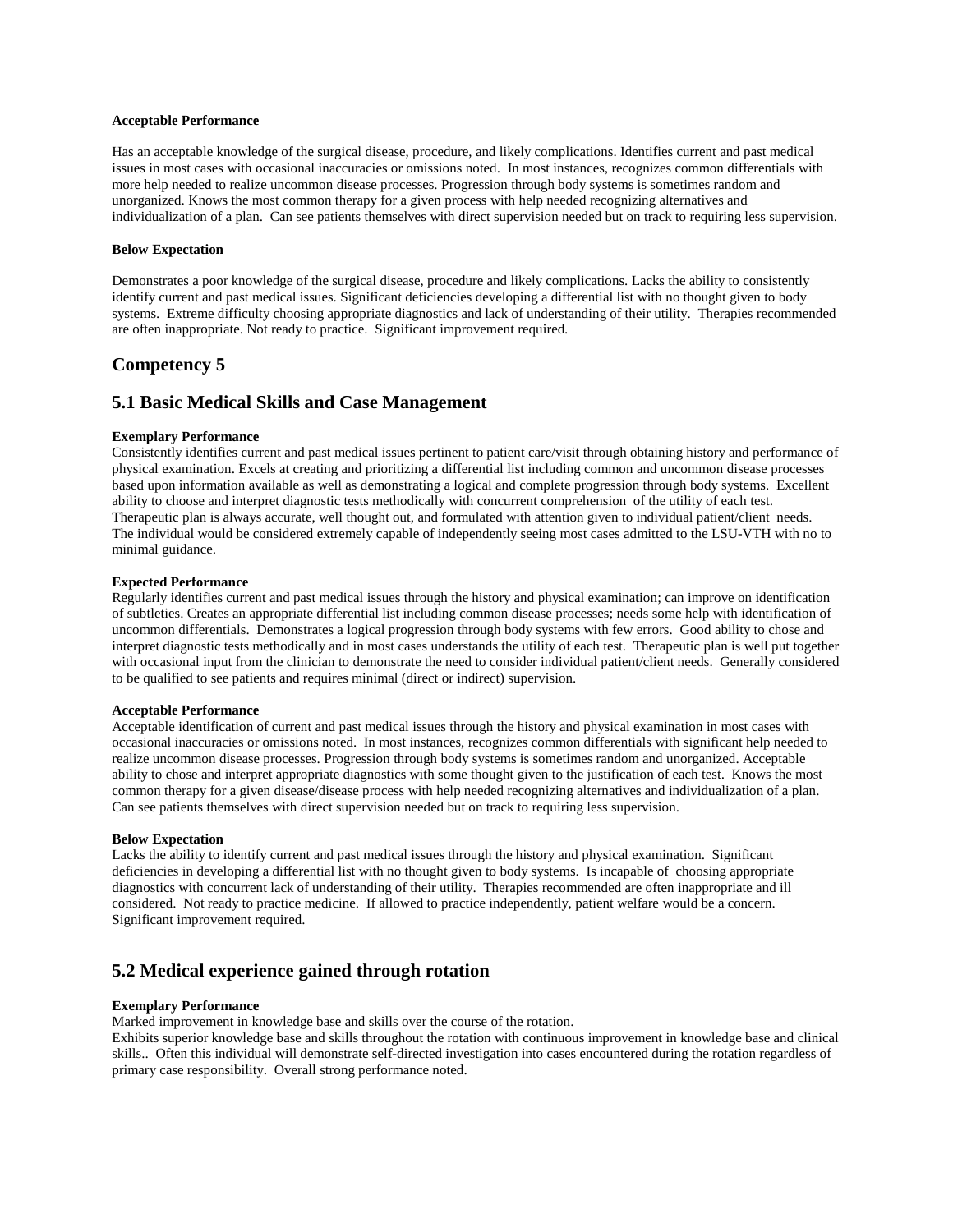## **Expected Performance**

Moderate improvement in knowledge base and skills. Continual improvement would be expected if the effort displayed on this rotation continues throughout other rotations.

#### **Acceptable Performance**

Fair improvement in knowledge base and skills observed over the course of the rotation. Recommend focusing on noted areas of weakness for optimal improvement on future rotations.

#### **Below Expectation**

No improvement observed in knowledge base and skills over the course of the rotation. Significant improvements in study habits, technical skills, attitude and work ethic are necessary to optimize the clinical educational experience and improve performance in future rotations..

# **Competency 6**

# **6.1 Emergency Care Management**

### **Exemplary Performance**

Consistently and readily identifies and acts upon emergency situations. Exhibits a solid understanding of disease pathophysiology. Excels in triaging and stabilizing cases in an appropriate, efficient manner. Independently performs procedures and skills in a calm, collective, competent, timely manner. Reliably and logically formulates appropriate differentials and therapeutic plans for patients with no assistance needed.

### **Expected Performance**

Regularly and readily identifies emergency situations. Has an appropriate understanding of disease pathophysiology. Accurately triages and stabilizes cases in an appropriate, efficient manner. Performs procedures and skills in a calm, collective, competent, timely manner with minimal assistance from others. Usually formulates an appropriate differential list and a therapeutic plan for patients with some guidance and coaching from clinicians.

### **Acceptable Performance**

Capable of identifying emergency situations, but occasionally needs some prompting from others. Acceptable, basic understanding of the pathophysiology of disease processes but struggles to answer more in-depth questions. Occasionally fails to identify appropriate triage and stabilization requirements for a patient in an efficient manner. Capable of performing procedures and skills effectively but may require some assistance from others. Satisfactorily formulates an appropriate differential list and therapeutic plan for patients with occasional inaccuracies and prompting needed.

### **Below Expectation**

Unable to effectively recognize an emergency situation and lacks a sense of urgency. Poor to complete lack of understanding of disease pathophysiology. Requires significant help to triage and stabilize a patient. Lacks the ability to perform the procedures and skills needed in an emergency situation. Consistently fails to formulate an appropriate differential list and therapeutic plan for patients. If allowed to perform autonomously, patient welfare would be a significant concern.

# **6.2 Intensive Care Management**

#### **Exemplary Performance**

Superior patient assessment skills. Thoroughly evaluates the changing needs and status of a critical patient including subtleties. Proactively makes appropriate recommendations regarding additional diagnostic testing and treatment strategies. Consistently recognizes the severity of illness and needs of each patient. Always identifies potential complications and develops an appropriate plan to address each. Completes all required care in a timely, efficient manner without provocation.

### **Expected Performance**

Correctly identifies and able to accurately assess patient needs. Frequently recognizes the severity of illness and minor changes in the status and needs of a patient and often makes appropriate recommendations with minimal prompting required. Identifies the most common potential complications and able to formulate an appropriate plan to address each. Completes all required care with minimal provocation.

# **Acceptable Performance**

Identification and assessment of patient needs are occasionally inaccurate or requires assistance. Acceptable ability to recognize the severity of illness and major changes in the status or needs of a patient. Can formulate appropriate recommendation with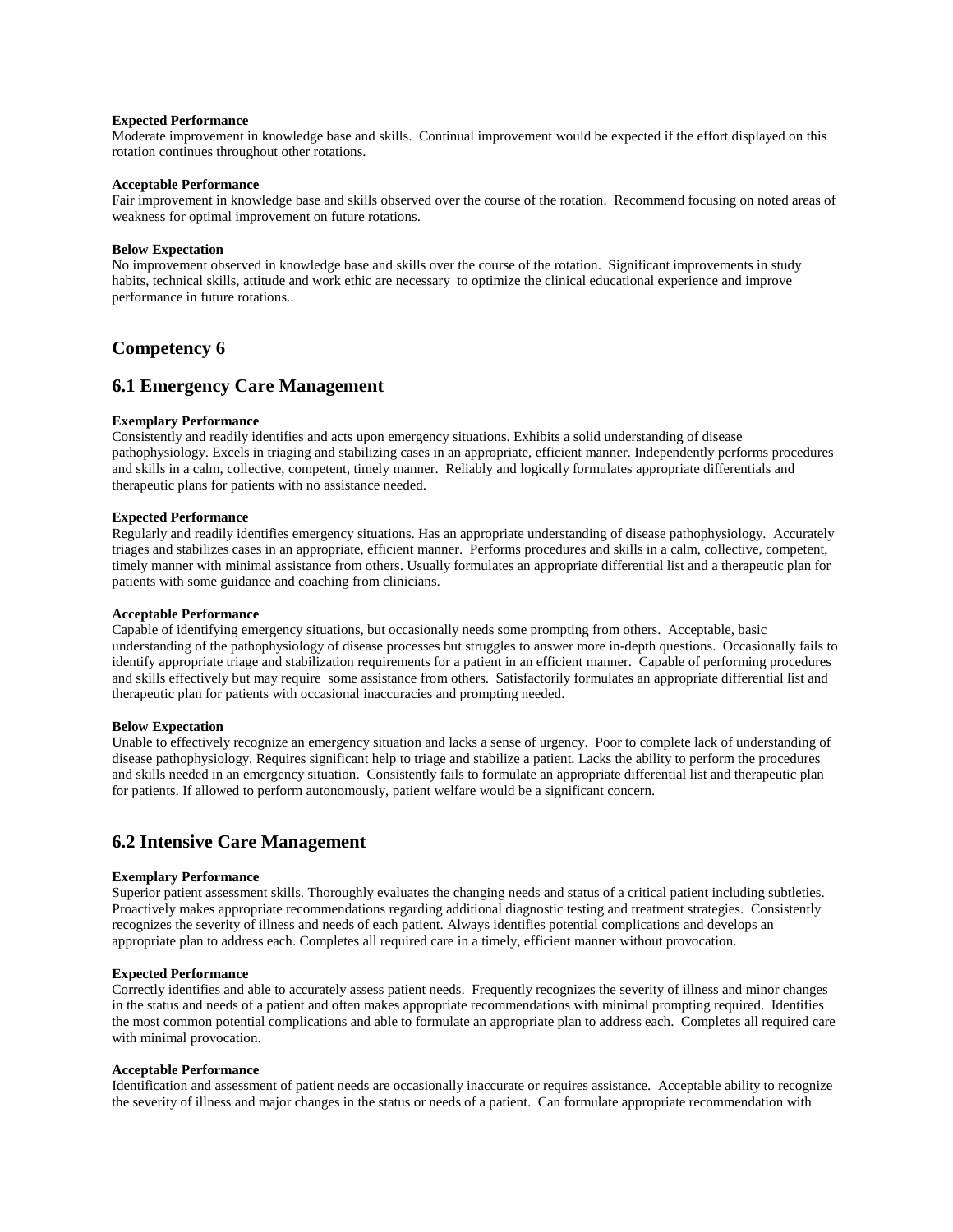prompting and assistance. Satisfactory knowledge of potential complications but requires some guidance when formulating an appropriate plan. Completes all required care, but sometimes needs prompting.

### **Below Expectation**

Unable to identify and assess the needs and status of a patient. Does not notice changes in the status of a patient. Cannot choose an appropriate test or therapy without significant help from others. Oblivious to the severity of illness or declining status of the patient. Ability to recognize potential complications or formulate a plan is poor. Consistently does not complete required care.

# **Competency 7**

# **7.1 Health Maintenance/Promotion**

## **Exemplary performance**

Displays an excellent understanding of the importance of routine health visits and is able to recommend to the client appropriate preventative medications and vaccines without clinician input. Superior understanding of the diagnostic tests involved in health maintenance visits and the strengths and weaknesses of each. Always stresses the importance of routine health maintenance visits to the client in an effective manner

### **Expected performance**

Displays a good understanding of the importance of routine health visits and is able to recommend to the client appropriate preventative medications and vaccines with little clinician input needed. Accurate understanding of the diagnostic tests involved in health maintenance visits and the strengths and weaknesses of each. Consistently stresses the importance of routine health maintenance visits to the client in an effective manner

#### **Acceptable performance**

Displays a fair understanding of the importance of routine health visits and is able to recommend to the client appropriate preventative medications and vaccines with some clinician input needed. Fair understanding of the diagnostic tests involved in health maintenance visits and the strengths and weaknesses of each. Usually stresses the importance of routine health maintenance visits to the client in an effective manner

#### **Below expectation**

Does not understand or believe in the importance of routine health visits and is unable to recommend to the client appropriate preventative medications and vaccines without significant clinician input. Does not understand the diagnostic tests involved in health maintenance visits nor the strengths and weaknesses of each. Does not promote and is not interested in promoting the importance of routine health maintenance visits to the client.

# **7.2 Disease prevention, control, eradication**

#### **Exemplary performance**

Displays excellent understanding, knowledge, and application of disease prevention and control including quarantine, disease control (immunization, environmental control, and chemical control), and client/public education concerning disease prevention and early diagnosis of disease.

#### **Expected performance**

Displays good understanding, knowledge, and application of disease prevention and control including quarantine, disease control (immunization, environmental control, and chemical control), and client/public education concerning disease prevention and early diagnosis of disease.

#### **Acceptable performance**

Displays adequate understanding, knowledge, and application of disease prevention and control including quarantine, disease control (immunization, environmental control, and chemical control), and client/public education concerning disease prevention and early diagnosis of disease.

#### **Below expectation**

Displays inadequate understanding, knowledge, and application of disease prevention and control including quarantine, disease control (immunization, environmental control, and chemical control), and client/public education concerning disease prevention and early diagnosis of disease.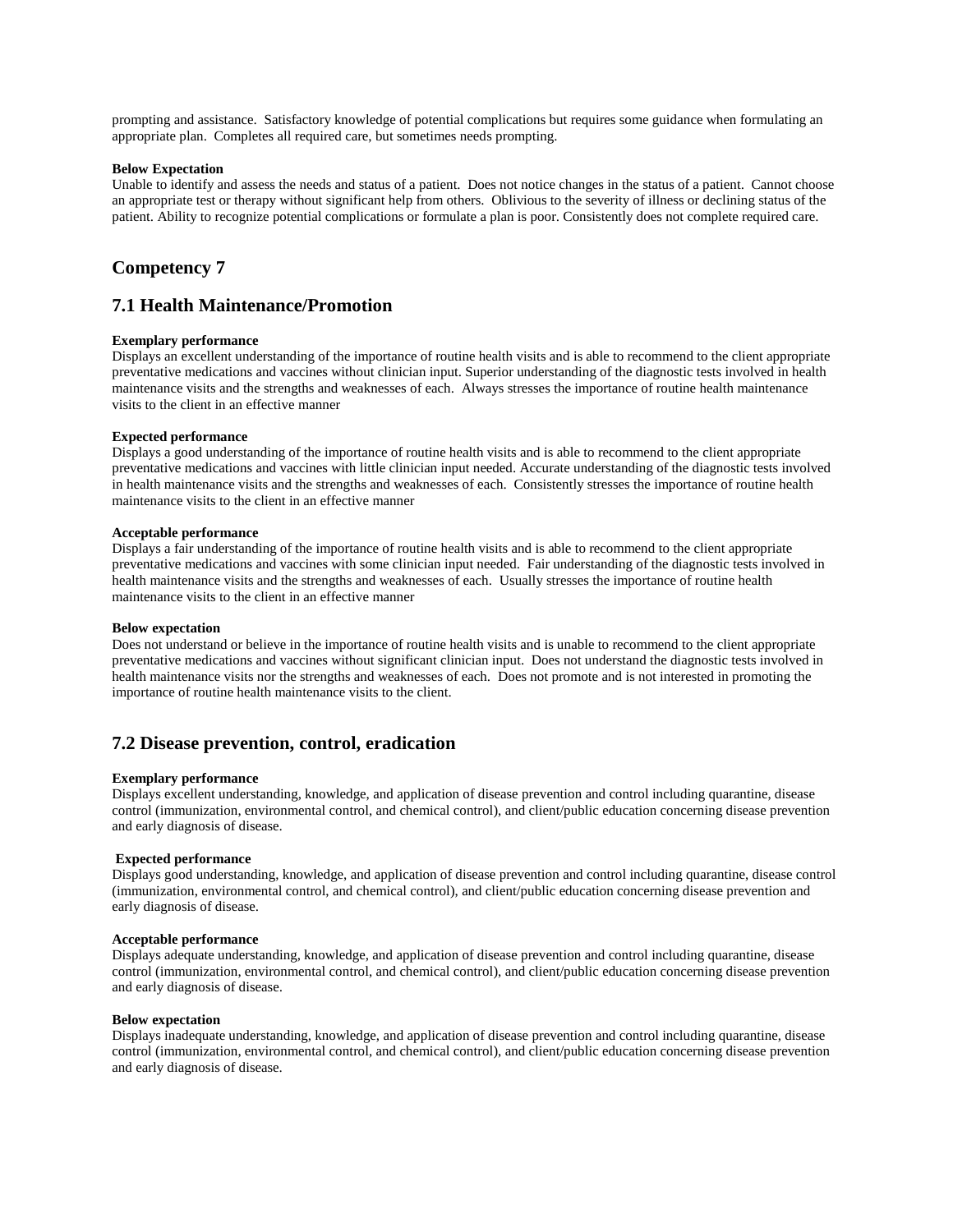# **7.3 Biosecurity**

### **Exemplary performance**

Demonstrates superior knowledge of management practices designed to minimize or prevent the introduction of infectious agents to include testing and screening for diseases, isolation or quarantine of infected animals, immunization, selective introduction of animals, and monitoring and group evaluation of animal health status. Demonstrates superior knowledge in the safe use of hazardous materials to include chemotherapeutic agents, radioisotopes, biological products, sharps and sharps containers. Is always conscientious of disease prevention and practices good hygiene in the clinical setting.

### **Expected performance**

Demonstrates good knowledge of management practices designed to minimize or prevent the introduction of infectious agents to include testing and screening for diseases, isolation or quarantine of infected animals, immunization, selective introduction of animals, and monitoring and group evaluation of animal health status. Demonstrates good knowledge in the safe use of hazardous materials to include chemotherapeutic agents, radioisotopes, biological products, sharps and sharps containers. Is consistently conscientious of disease prevention and practices good hygiene in the clinical setting.

### **Acceptable performance**

Demonstrates fair knowledge of management practices designed to minimize or prevent the introduction of infectious agents to include testing and screening for diseases, isolation or quarantine of infected animals, immunization, selective introduction of animals, and monitoring and group evaluation of animal health status. Demonstrates fair knowledge in the safe use of hazardous materials to include chemotherapeutic agents, radioisotopes, biological products, sharps and sharps containers. Is usually conscientious of disease prevention and practices good hygiene in the clinical setting.

#### **Below expectation**

Demonstrates poor knowledge of management practices designed to minimize or prevent the introduction of infectious agents to include testing and screening for diseases, isolation or quarantine of infected animals, immunization, selective introduction of animals, and monitoring and group evaluation of animal health status. Demonstrates lack of knowledge in the safe use of hazardous materials to include chemotherapeutic agents, radioisotopes, biological products, sharps and sharps containers. Is not conscientious of disease prevention and does not practice good hygiene in the clinical setting.

# **7.4 Zoonoses**

# **Exemplary performance**

Has an excellent working knowledge of diseases/infections (including bacterial, viral, fungal, parasitic, and unconventional diseases), that are transmissible between animals and humans and an understanding of the consequences disease/infection transmission has on public health and food safety.

## **Expected performance**

Has a good working knowledge of diseases/infections (including bacterial, viral, fungal, parasitic, and unconventional diseases) that are transmissible between animals and humans, and an understanding of the consequences disease/infection transmission has on public health and food safety.

#### **Acceptable performance**

Has a fair working knowledge of diseases/infections (including bacterial, viral, fungal, parasitic, and unconventional diseases) that are transmissible between animals and humans, and an understanding of the consequences disease/infection transmission has on public health and food safety.

#### **Below expectation**

Has a poor working knowledge of diseases/infections (including bacterial, viral, fungal, parasitic, and unconventional diseases) that are transmissible between animals and humans, and an understanding of the consequences disease/infection transmission has on public health and food safety.

# **7.5 Food Safety**

#### **Exemplary performance**

Has an excellent understanding of the role of veterinarians in food safety including animal welfare, zoonotic disease identification/control, drug/chemical residue detection, ante- and post-mortem meat and poultry inspection, and food handling hygiene/sanitation.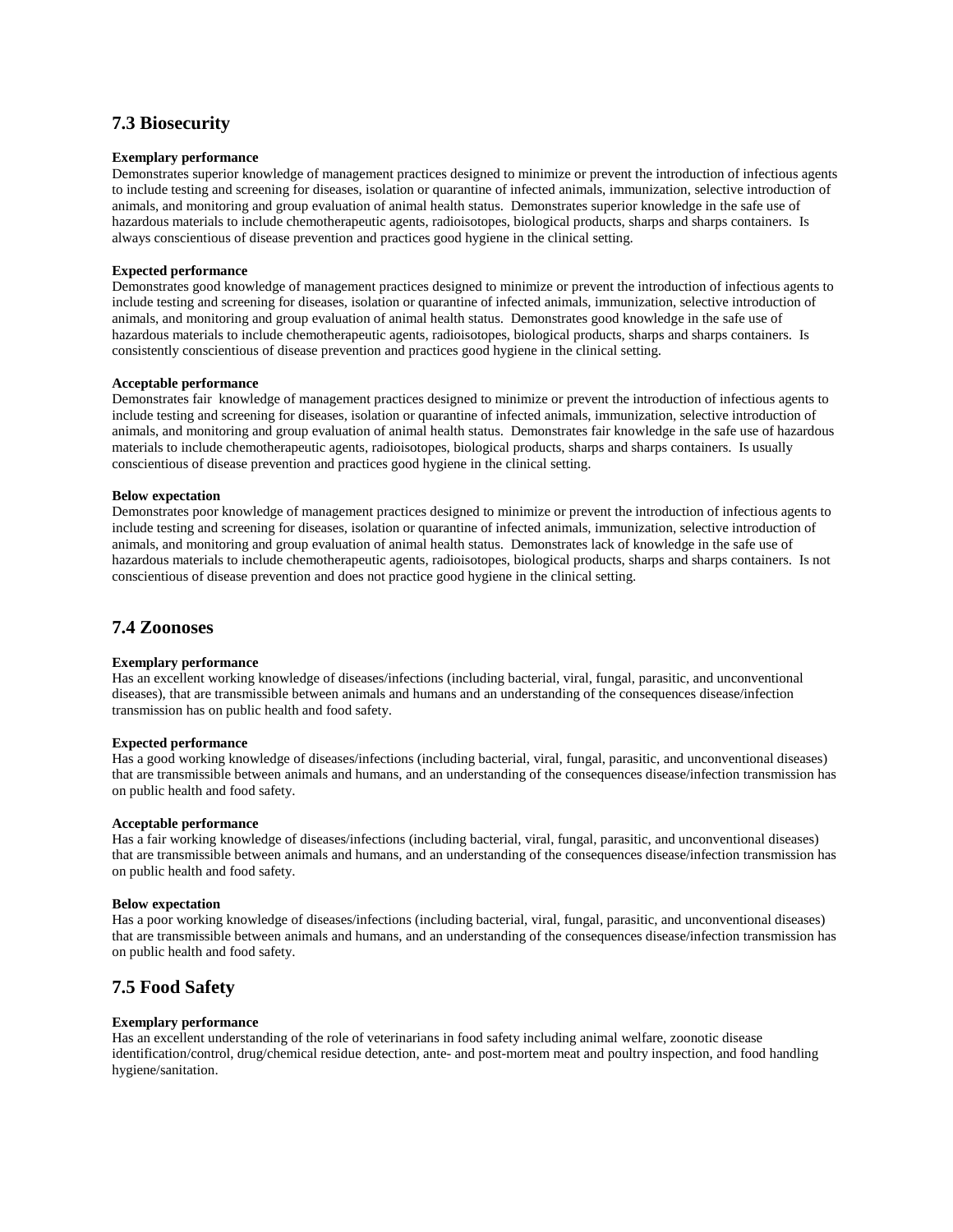### **Expected performance**

Has a good understanding of the role of veterinarians in food safety including animal welfare, zoonotic disease identification/control, drug/chemical residue detection, ante- and post-mortem meat and poultry inspection, and food handling hygiene/sanitation.

### **Acceptable performance**

Has a fair understanding of the role of veterinarians in food safety including animal welfare, zoonotic disease identification/control, drug/chemical residue detection, ante- and post-mortem meat and poultry inspection, and food handling hygiene/sanitation.

### **Below expectation**

Has a poor understanding of the role of veterinarians in food safety including animal welfare, zoonotic disease identification/control, drug/chemical residue detection, ante- and post-mortem meat and poultry inspection, and food handling hygiene/sanitation.

# **Competency 8**

# **8.1 Client Communication/ Client Education/Discharge Summary**

### **Exemplary performance**

Communicates and articulates exceptionally well, orally and in writing. Follow-up on cases is exceptional, and always appropriately documented. Puts great effort into clearly communicating and documenting discharge information. Consistently writes in a constructive and professional manner, adapts writing depending on the target audience. Is able to capture subtle nuances and differences for individual cases. Discharge instructions require very few if any modifications.

### **Expected performance**

Communicates and articulates well, orally and in writing. Follow-up on cases is good, and is appropriately documented. Puts appropriate effort into clearly communicating and documenting discharge information. Consistently writes in a constructive and professional manner, adapts writing depending on the target audience with minimal prompting. Is able to capture and understand most differences for individual cases. Discharge instructions require few modifications.

### **Acceptable performance**

Fair in oral and written communication. Follow-up on cases is fair, and most often documented. Puts an average amount of effort into communicating and documenting discharge information. With prompting, writes in a constructive and professional manner, and with prompting can adapt writing depending on the target audience. Is sometimes confused in ability to capture and understand subtle differences for individual cases. Discharge instructions require modifications.

#### **Below expectation**

Difficulties in orally and written communication. Follow-up on cases is poor and seldom documented. Puts little effort into communicating and documenting discharge information. Neither writes in a professional manner nor adapts writing to the target audience. Is often confused in understanding subtle differences for individual cases even after explanation. Discharge instructions require extensive modifications and client communication only occurs with prompting.

# **8.2 Working with Health Care Team**

### **Exemplary performance**

Demonstrates excellent teamwork skills and works cooperatively with faculty staff and other students. Conveys an exceptional "can-do" spirit, a sense of optimism, ownership, commitment and dedication. Is always willing and quick to volunteer to help with any task even when not specifically involved.

### **Expected performance**

Demonstrates good teamwork skills and works cooperatively with faculty staff and other students. Conveys a good "can-do" spirit, a sense of optimism, ownership, commitment and dedication. Will volunteer to help with any task even when not specifically involved.

### **Acceptable performance**

Demonstrates adequate teamwork skills and works cooperatively with faculty staff and other students. Conveys an appropriate "can-do" spirit, a sense of optimism, ownership, commitment and dedication. Will help with a task when asked.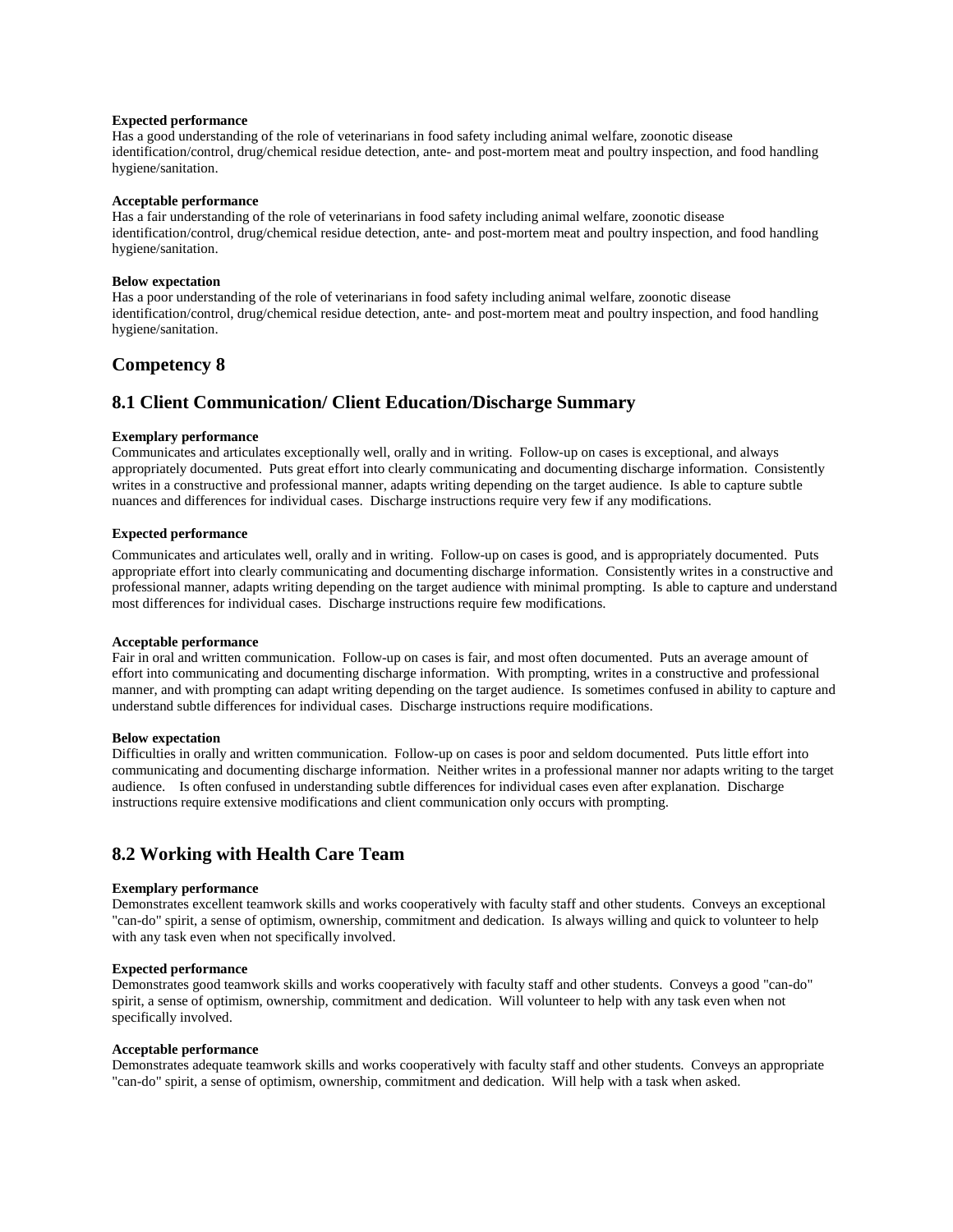### **Below expectation**

Consistently demonstrates poor teamwork skills and does not work cooperatively with faculty, staff or other students. Demonstrates a consistent sense of pessimism and/ or lack of ownership, commitment and dedication. Is not available to help with a task or cannot be located to be asked to help.

# **8.3 Ethical Conduct**

## **Exemplary performance**

Is always honest, fair, courteous, considerate, and compassionate. Is always respectful and transparent in dealing with others, displays knowledge and respect of the rules, laws and standards in place. Does not discuss prior case management or case outcome in a derogatory manner. Protects the personal privacy of clients and patients. Recognizes impairment in self or in others and acts quickly to report or rectify the problem.

# **Expected performance**

Is honest, fair, courteous, considerate, and compassionate. Is respectful and transparent in dealing with others, displays knowledge and respect of the rules, laws and standards in place and seldom needs to be reminded. Does not discuss prior case management or case outcome in a derogatory manner. Protects the personal privacy of clients and patients. Recognizes impairment in self or in others and acts appropriately to report or rectify the problem.

### **Acceptable performance**

Strives to be honest, fair, courteous, considerate, and compassionate. Is respectful and transparent in dealing with others, displays knowledge and respect of the rules, laws and standards in place but needs to be reminded periodically of the appropriate conduct. Does not discuss prior case managment case outcome in a derogatory manner. Protects the personal privacy of clients and patients. Recognizes impairment in self or in others and acts appropriately to report or rectify the problem.

### **Below expectation**

Is not honest, fair, courteous, considerate, and compassionate. Often has to be reminded to be respectful and transparent in dealing with others and displays little knowledge and respect of the rules, laws and standards in place. Discusses prior case management and or case outcome in a derogatory manner. Does not protect the personal privacy of clients and patients. Disregards situations of impairment in self or in others and does not attempt to report or rectify the problem.

# **8.4 Emotional Stability**

### **Exemplary performance**

Demonstrates exceptional maturity and emotional stability required for full use of the required intellectual abilities. Tolerates physically and emotionally taxing workloads and long work hours, and functions in an exemplary fashion under stress. Displays superior flexibility and adaptability to changing environments. Easily accepts constructive feedback from others and takes personal responsibility for making appropriate positive changes. Is excellent at demonstrating compassion while handling strong emotions.

### **Expected performance**

Demonstrates good maturity and emotional stability required for full use of the required intellectual abilities. Tolerates physically and emotionally taxing workloads and long work hours, and functions in an appropriate fashion under stress. Displays flexibility and adaptability to changing environments. Accepts constructive feedback from others and takes personal responsibility for making appropriate positive changes. Is good at demonstrating compassion while handling strong emotions.

### **Acceptable performance**

Demonstrates adequate maturity and emotional stability required for full use of the required intellectual abilities. Fairly tolerant of physically and emotionally taxing workloads and long work hours, and functions in an acceptable fashion under stress. Displays fair flexibility and adaptability to changing environments. Accepts constructive feedback from others and takes personal responsibility for making appropriate positive changes in most instances. Can demonstrate compassion while handling strong emotions, but may need help in extreme situations.

#### **Below expectation**

Does not demonstrate adequate maturity and emotional stability required for full use of the required intellectual abilities in most instances. Is tolerant of physically and emotionally taxing workloads and long work hours, and does not function well under stress. Is inflexible and does not adapt to changing environments. Has difficulty accepting constructive feedback from others and does not take personal responsibility for making appropriate positive changes. Has difficulty demonstrating appropriate level of compassion without displaying strong emotions.